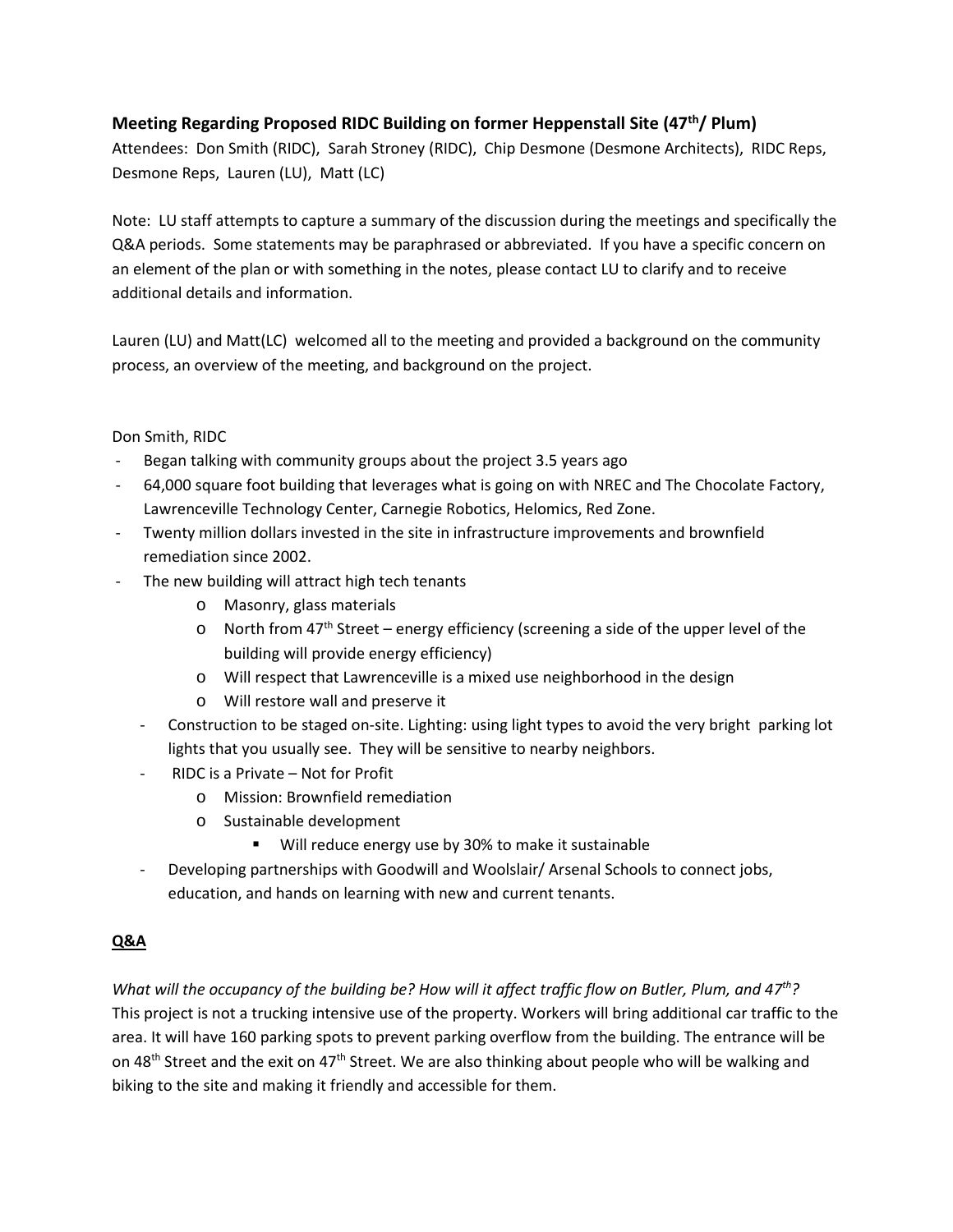*How many people will occupy the building?* More than likely 250, however it can hold up to 350.

#### *Leed Certification?*

Not seeking Leed Certification, but will pursue some elements. The project will invest in geothermal energy.

# *I see that you are including the Multi-modal pathway in the plans for this building but what are you planning to do at your existing buildings.*

We are planning for it on this site, but the Plan does create challenges further down the road. There is an easement that we do not own and are not sure if we can provide access to that without permission from the Railroad. We are working with LC and LU to resolve issues – we support the idea of the project.

## *How many stories will the building be?*

27 feet, 2 stories (Rear high bay area)

It will be the same elevation as the surrounding area. Parking will be housed in a well. The brick of the wall be redone and repainted.

#### *Returning brick wall? CDAP? Response?*

Landscaping is to be done around the building. This is an a-typical office building. We want to create experiences outside of the building.

## *Is the building intended to be a 24 hour facility?*

It is not a 24 hour building, but the R&D team may be there late into the night. (light assembly) The intent of the design is to make lighting non-intrusive. The light fixtures will have shields to prevent light from spilling into other parts of the community.

## *When will this project be breaking ground?*

They are currently in the permitting process. They are close on the financing which should be finalized in the first week of May. The plan is to break ground before the summer and have the first tenant by next spring.

## *What will security be like around the building?*

There will be some cameras on site including covering the corners of building.

## *What is the layout of the site? GRB 2.0 work?*

There is one pinch point where they won't be able to get the full width for the pathway, but they can get some. The pathway is the main focus here. No other improvements are planned.

*Will striping be added on 47th and on the driveway? Can 47th become a public road?* Everything is currently up to specifications, but it is inconclusive if  $47<sup>th</sup>$  should be public.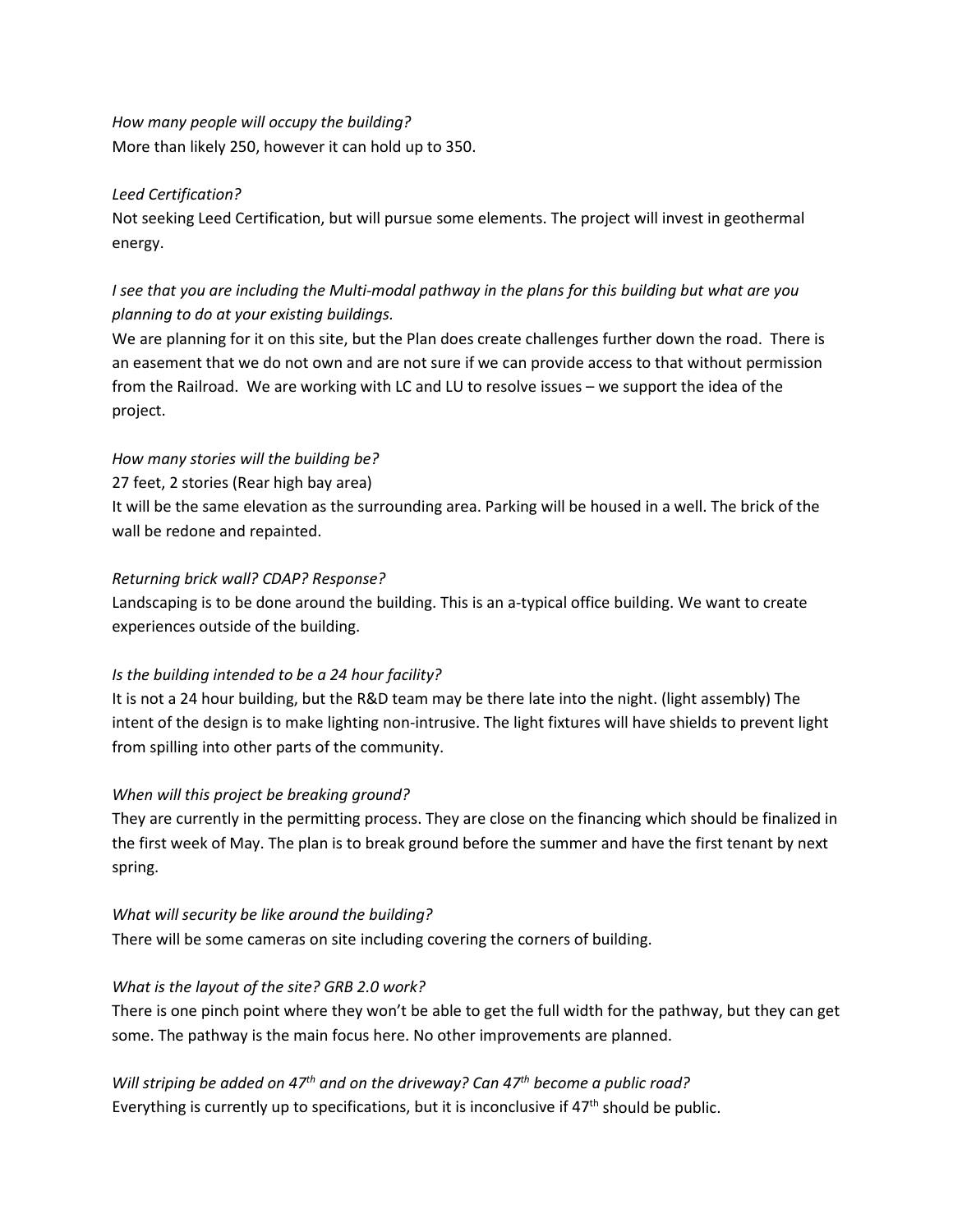*Will the site mainly house commuters and workers or warehouse/distribution?* The site mostly holds commuters and workers – light delivery and loading/ unloading.

#### *What is the aesthetic design like? What is the skin of building? Is it warmer?*

The building design consists of glass and metal. The metal could be warm. It is designed to be a simple and elegant tech building. It could come in on the cooler, rather than warmer side when all is said and done but will be elegant.

#### *Is there a plan for a parking lot on 47th Street?*

There are no plans in place for the next 5 years. Parking demands will need to be met and structured parking may need to be introduced.

*Is the site pedestrian friendly? How do we walk into site on sidewalk?* There will be sidewalks along the building. They will make it accessible to the public.

*Are there plans for a public green space?* The area may need to be somewhat secured, but the intent to keep is it open.

*Will this increase truck traffic on 48th Street?* There is a construction management plan. GPS - will share preferred truck routs with tenants.

H*ow will this affect this area? Will there be increased debris and disruptive activity now?* RIDC talked to McConway & Torley and Buncher and will coordinate construction and deliveries with them.

*Boardwalk on Plum? Can Plum be repaired – terrible conditions along the street?* Plum needs to be repaired first before anything can be implemented there.

*Truck Idling at Plum – Harrison -> 48th?* Will enforce them – will make sure they are not idling

*What is the parking area like? What materials will be used? Enhanced parking?* Benches, stamped concrete

*What is the green roof?* The building will have vegetation which will provide insulation and storm water management naturally.

*How will this project increase sales prices for houses?* It will enhance values and attract more people with solid jobs.

*Are there plans for retail space?*